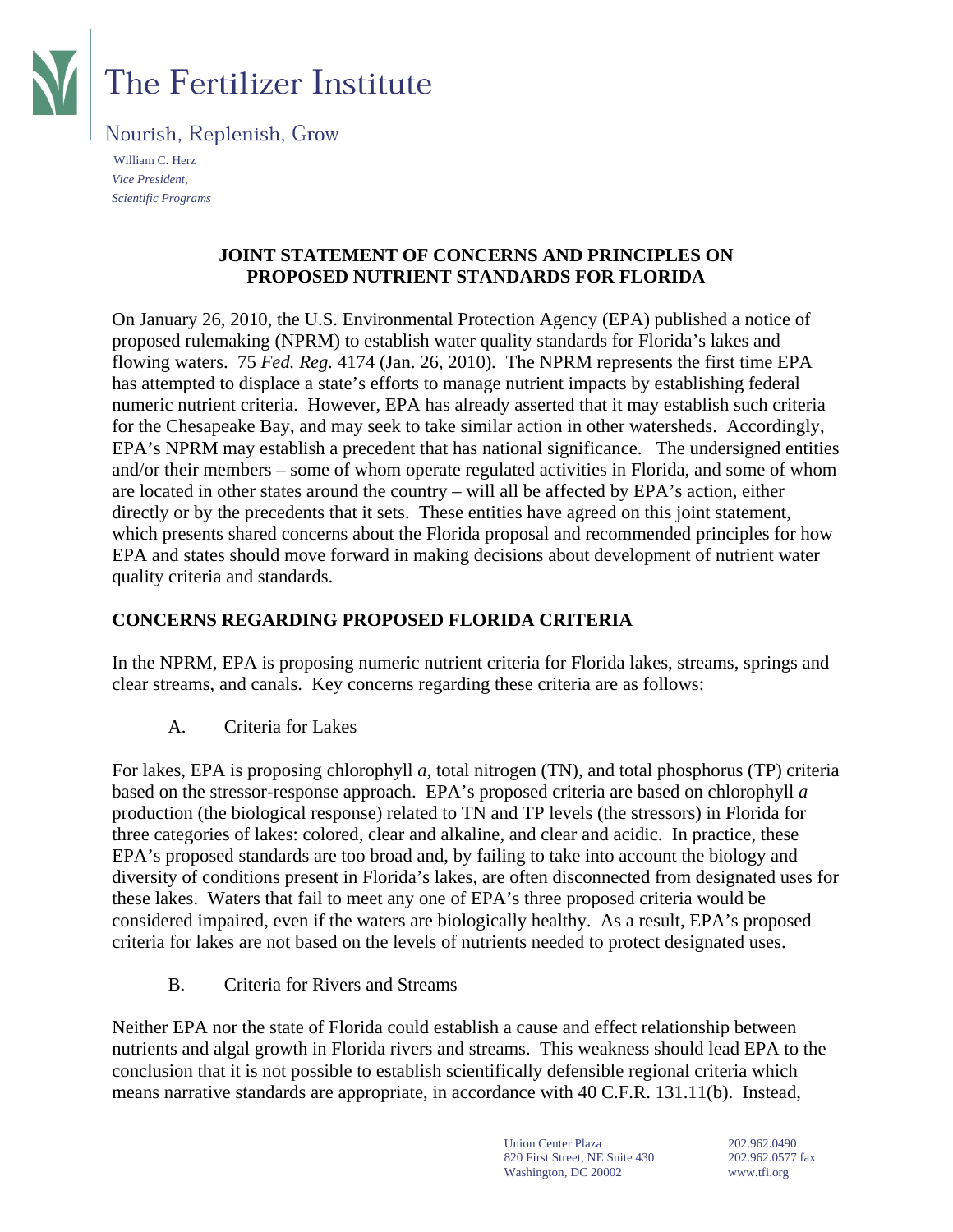EPA is proposing criteria based on the reference approach (identifying unimpaired waters and establishing nutrient criteria based on the levels found in those waters). By establishing criteria for rivers and streams without any consideration of cause- and-effect or consideration of an impairment threshold, EPA has proposed criteria that are not necessary to protect designated uses.

## C. Downstream Protection Values for Lakes

EPA also is proposing to lower its proposed criteria for streams that discharge into downstream lakes. These downstream protective values (DPVs) are not based on data showing that receiving lakes are impaired. Instead, EPA used the Vollenweider model (which was developed to evaluate deep lakes with long retention times) to calculate the acceptable DPV. Using conservative assumptions, this model projects that even unimpacted streams would be a threat to downstream lakes. As a result, EPA's proposed established criteria would greatly increase the number of Florida waterbodies considered to be impaired. However, EPA's conclusions and its criteria are not scientifically defensible because the model used is simply not appropriate for many shallow Florida lakes.

D. Criteria for Springs and Clear Streams

For springs and clear streams, EPA is proposing a nitrate-nitrite criterion that EPA asserts is based on experimental laboratory data and field evaluations that show algal growth in response to nitrate-nitrite concentrations. Again, EPA did not establish a defined impairment level or demonstrate a cause and effect relationship between the stressor and the response. Thus, EPA cannot demonstrate that its proposed criterion for springs is necessary to protect designated uses. EPA even suggests that it may apply nitrate-nitrite criterion to all waters in Florida to assist assessment and management and to "identify increasing trends." 75 *Fed. Reg*. at 4211. Under the Clean Water Act, water quality standards are established for the purpose of protecting designated uses, not to assist in assessment and management or to identify trends. EPA has no legal basis for establishing a nitrate-nitrite criterion for all Florida waters.

E. Criteria for Canals

For canals in south Florida, EPA is proposing chlorophyll *a*, TN, and TP criteria that EPA asserts are based on levels found in canals that are meeting designated uses with respect to nutrients. The proposed numeric criteria for canals, as with those for streams, are not based on a defined relationship between nutrient levels and use impairment. As a result, it is inevitable that some canals will "fail" the new criteria even though uses are fully supported.

F. Implementation Procedures

In the NPRM, EPA admits that its proposed lake criteria do not account for natural lake variability other than that provided by color and alkalinity classification (75 *Fed. Reg*. at 4191), and that its proposed streams criteria "may be either more stringent than necessary or not stringent enough to protect designated uses" (75 *Fed. Reg*. at 4192). However, rather than admit the magnitude of these flaws for defensible and scientifically sound criteria, EPA attempts to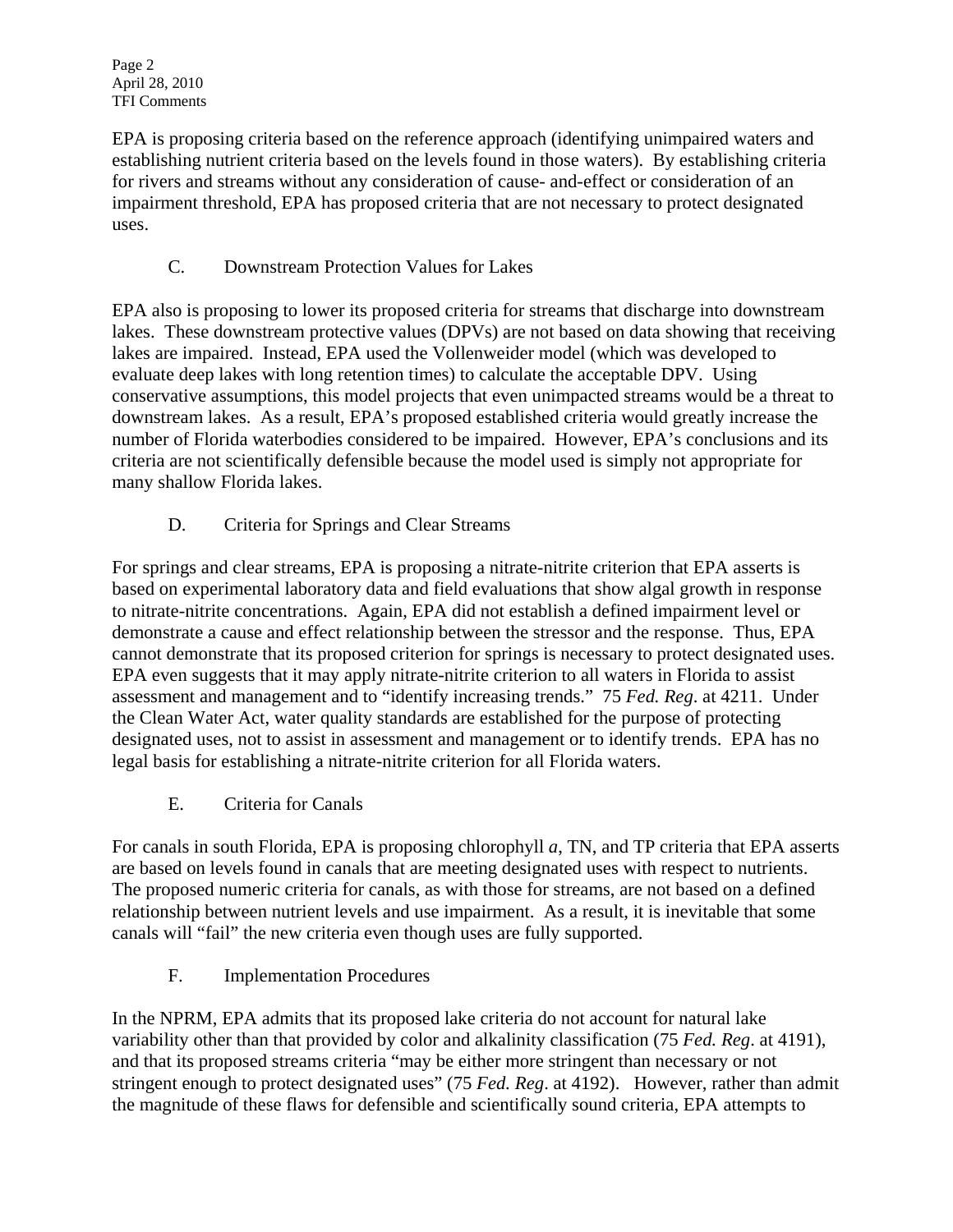Page 3 April 28, 2010 TFI Comments

provide relief through variances, changes in designated uses, or the use of site specific alternative criteria. Alternatively, EPA suggests that dischargers may be able to delay meeting the new criteria through compliance schedules or new restoration standards. These tools would be difficult to implement and do not make flawed criteria more scientifically defensible.

#### **PRINCIPLES FOR NUTRIENT CRITERIA DEVELOPMENT**

EPA's Science Advisory Board (SAB) has reviewed EPA's *Empirical Approaches for Nutrient Criteria Derivation* (draft EPA 2009). In their review of that guidance, the SAB advised EPA that "[n]umeric nutrient criteria developed and implemented without consideration of system specific conditions (e.g., from a classification based on site types) can lead to management actions that may have negative social and economic and unintended environmental consequences without additional environmental protection." *See 1-8-10 Draft Science Advisory Board (SAB) Ecological Processes and Effects Committee Advisory Report* , at page 37.

To prevent these unintended consequences, EPA should adhere to the following principles when developing numeric nutrient criteria in Florida or elsewhere:

First, EPA must demonstrate why imposing federal numeric criteria state-wide would be more consistent with the Clean Water Act than allowing a state to continue to protect water quality through its water quality management program. If EPA cannot make this demonstration, the federal criteria cannot be considered necessary, which is the statutory predicate for promulgating federal standards under section 303(c)(4)(B) of the Clean Water Act.

Second, any federal criteria must meet the requirements of EPA's water quality standards regulations. This means the criteria must be set at a level that is necessary to protect designated uses (40 C.F.R. 131.2), must be based on a "sound scientific rationale," (40 C.F.R. 131.11(a)), and must be developed using "scientifically defensible methods" (40 C.F.R. 131.11(b)). Accordingly, for specific waterbodies, EPA must establish on a cause-and-effect relationship between the nutrient being controlled and the biological response that affects the designated use. In addition, for each waterbody, EPA must establish the threshold below which additional nutrient reductions will result in harm.

Third, EPA must not promulgate nutrient standards below natural background levels.

Fourth, EPA must not base its criteria on inappropriate models.

Fifth, criteria should apply only if the specific nutrient is affecting plant growth.

Sixth, criteria must set a level of protectiveness, not a load allocation. Specifically, federal criteria must not usurp site-specific determinations of what concentration or loading of nutrients is protective, including determinations made through the TMDL process.

Seventh, if EPA intends to apply its federal criteria in upstream states, it must fully engage those states in its rulemaking process.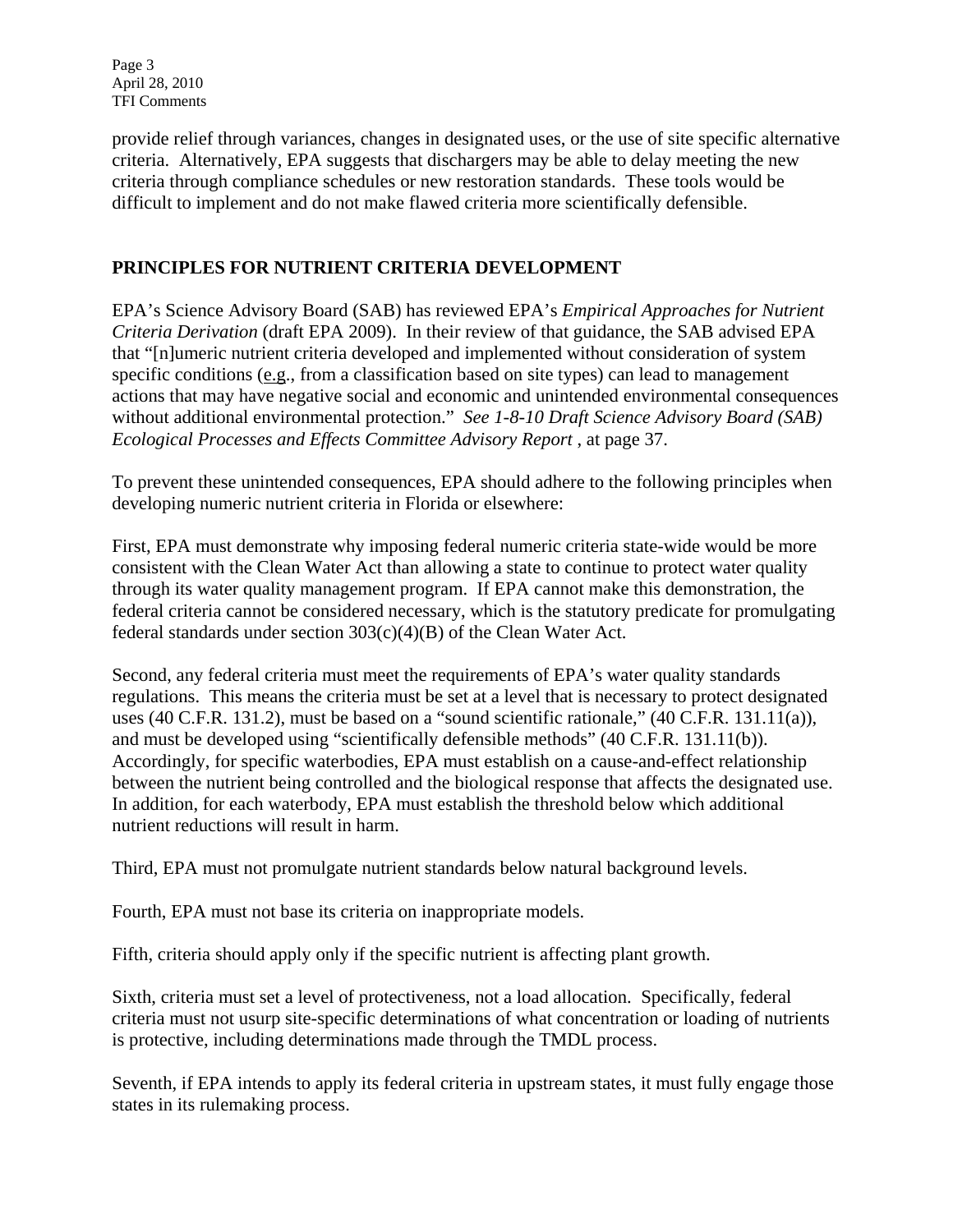Page 4 April 28, 2010 TFI Comments

Eighth, EPA must recognize that federal criteria will be directly incorporated into permits, and therefore EPA's cost estimate must fully account for the costs of implementing its proposed standards, to dischargers, to agriculture, to city storm sewer systems, and to the State as a whole. Because nutrients are critical for food production, EPA's economic analysis also must also include the adverse economic impacts from reduced food production resulting from reductions in fertilizer use implemented as a management practice.

Sincerely,

Win any

William C. Herz Vice President of Scientific Programs

The Undersigned Organizations Support These Comments AbitibiBowater Agricultural Retailers Association American Coke and Coal Chemicals Institute American Farm Bureau Federation American Forest and Paper Association American Iron and Steel Institute CF Industries, Inc. Federal Water Quality Coalition Florida Engineering Society Florida Fertilizer & Agrichemical Association Florida Home Builders Association Florida Land Council Florida Minerals and Chemical Council Florida Nursery, Growers and Landscape Association Florida Pest Management Association Florida Poultry Federation Georgia Pacific **Glatfelter** Graphic Packaging International, Inc. GROWMARK, Inc. Illinois Fertilizer & Chemical Association Indiana Plant Food & Agricultural Chemicals Association Irrigation Association Kansas Agribusiness Retailers Association Manufacturers Association of Florida MeadWestvaco Corp. Mid America CropLife Association Missouri Agribusiness Association National Association of Wheat Growers